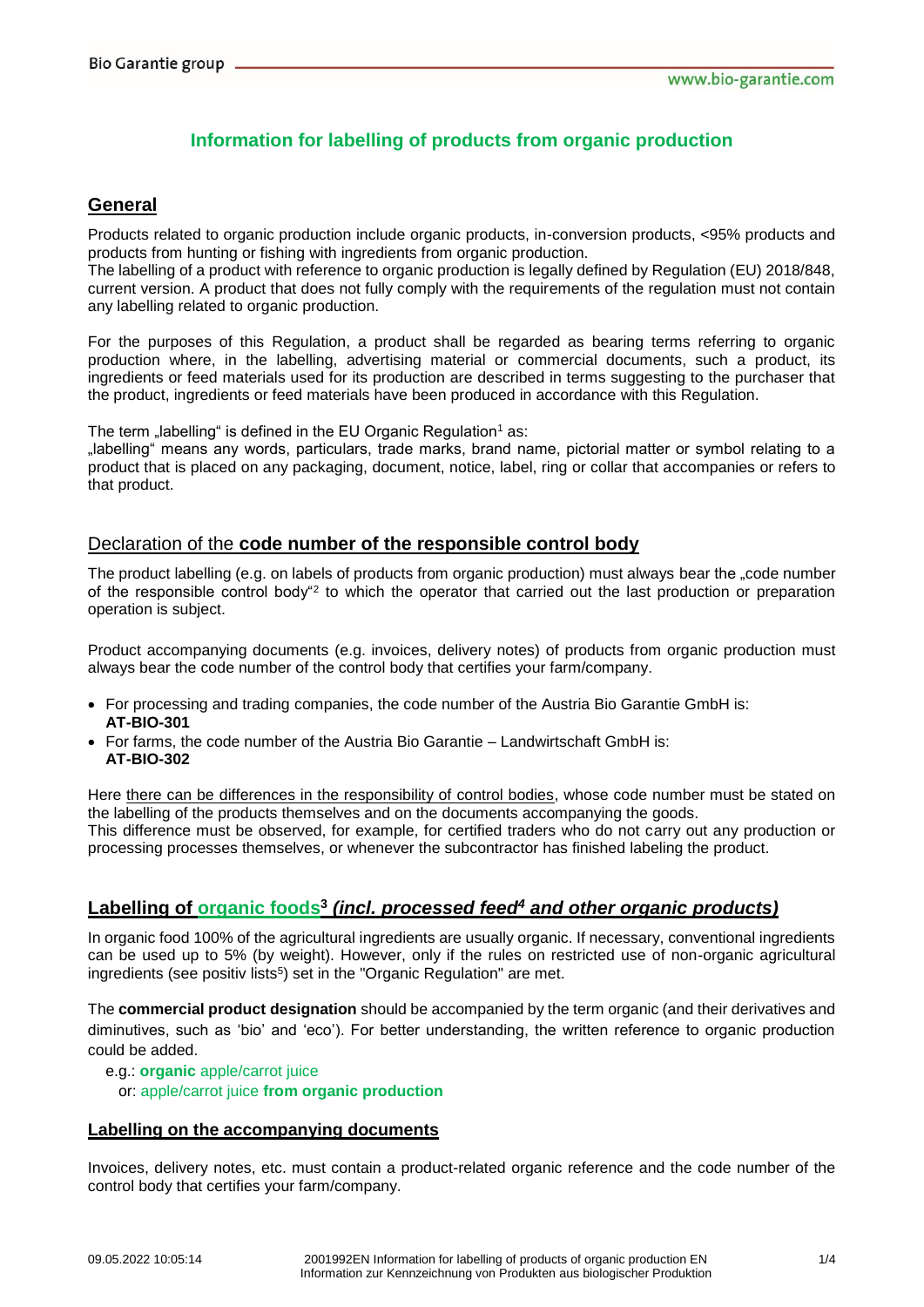e.g.:

### **Labels of organic products**

#### **EU organic logo** and **obligatory declaration**

In the case of "**prepackaged food**"<sup>6</sup> that fall under the category "organic foods"<sup>3</sup>, the EU organic logo and the indication of **"provenance/origin"<sup>7</sup>** together with the **"code number of the responsible control body"**<sup>2</sup> shall also appear in the packaging. The indication of provenance/origin and the code number of the responsible control body does not have to appear directly next to the EU organic logo, but are mandatory in the same visual field of the EU organic logo.

The indication of the "provenance/origin"<sup>7</sup> must correspond to the actual origin of ingredients. Small quantities by weight of ingredients may be disregarded, provided that the total quantity of the disregarded ingredients does not exceed 5 % of the total quantity by weight of agricultural raw materials.



AT-BIO-301 or AT-BIO-302 EU-agriculture or non-EU-agriculture or EU-/non-EU-agriculture

If the EU organic logo is used voluntarily to claim organic productss, e.g. on unpackaged products, then the indication of "provenance/origin"<sup>7</sup> together with the "code number of the responsible control body"<sup>4</sup> shall also appear in the labelling (see obligatory declaration above).

The "code number of the responsible control body"<sup>2</sup> must always be indicated on the labels of products with reference to organic production.

Details on the terms of use of the EU organic logo and the trademarks of the Bio-Garantie Group can be found on our website [https://www.bio-garantie.at/en/dokumente.](https://www.bio-garantie.at/en/dokumente)

## **Labelling of in-conversion products<sup>8</sup>** (products produced during the conversion period<sup>8</sup>)

In the case of in-conversion products<sup>8</sup>, the reference in-conversion product or product from conversion to organic production should be added to the commercial product designation.

- e.g.: wheat, in-conversion product
- or apple juice, in conversion product

#### **Labelling on the accompanying documents**

Invoices, delivery notes, etc. must contain a product-related "in-conversion product" reference and the code number of the control body that certifies your farm/company.

#### **Labels of in-conversion products<sup>8</sup>**

Requirement:

- Product manufactured during the conversion period<sup>8</sup>.
- Only applicable to mono-products (products containing only one agricultural ingredient).
- The term "in-conversion product" only exists in the processing area for vegetable raw materials. There are no animal "conversion products".
- Additives and processing aids must correspond to the relevant positive list<sup>9</sup>.

Labelling:

- These products MAY NOT be labeled as "organic".
- They may be labelled as "in-conversion products" or "products from conversion to organic production".
- The label must bear the "code number of the responsible control body"<sup>2</sup>.
- The EU organic logo MAY NOT be used.
- The trademark of the Austria Bio Garantie GmbH MAY NOT be used.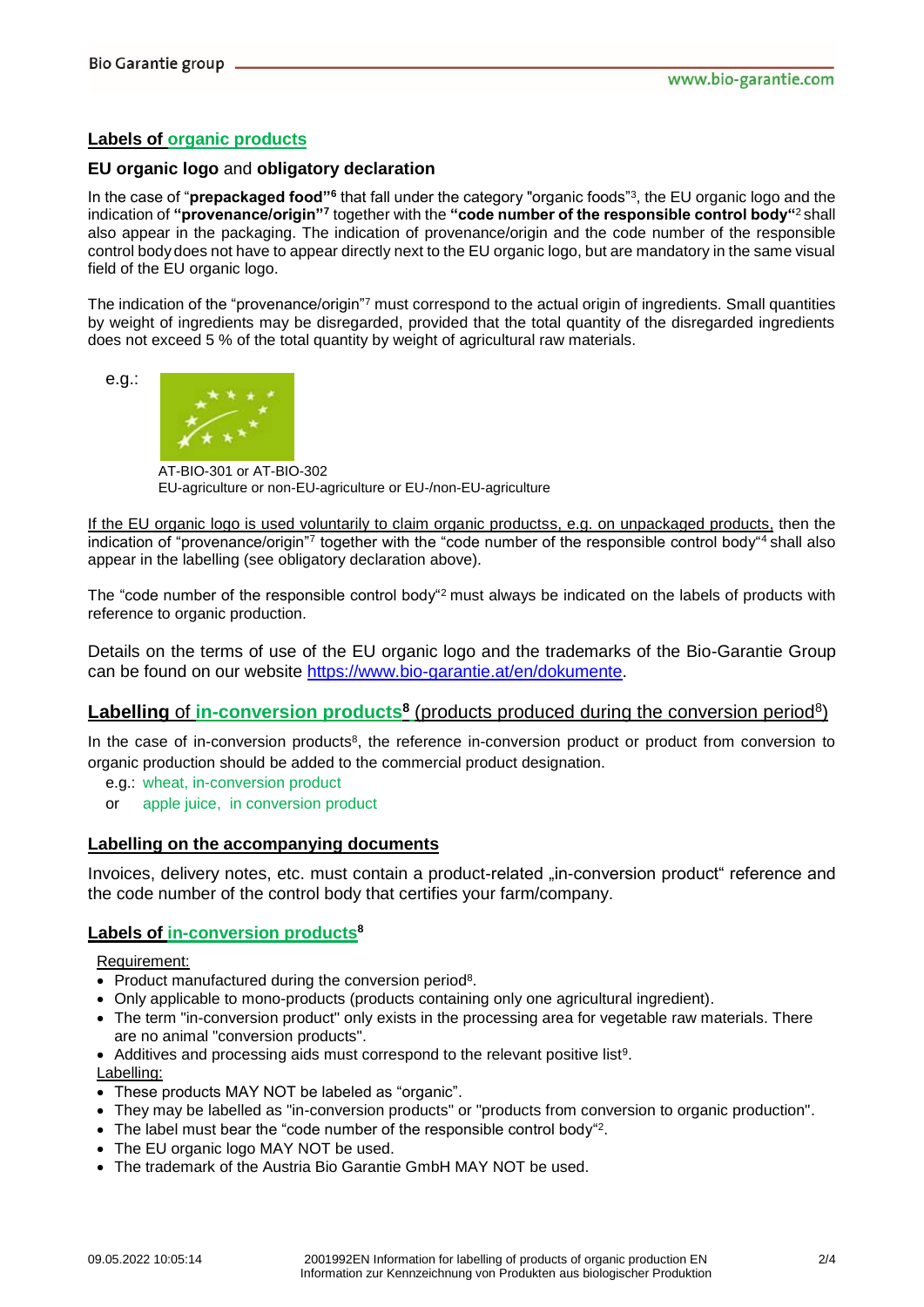## **Labelling** of **<95% products<sup>10</sup>**

The  $\leq$ 95% products<sup>10</sup> may only be labelled as "product with XX% organic ingredients" or at least as "product with <95% organic ingredients. Whereby the stated "XX"-percentage must correspond to the specifications. e.g.: Compound with **XX% organic ingredients**

#### **Labelling on the accompanying documents**

Invoices, delivery notes, etc. must contain a product-related reference "with XX% organic ingredients" or "with <95% organic ingredients" reference and the code number of the control body that certifies your farm/company. The quoted "XX"-percentage must correspond to the specifications.

### **Labels** of **<95% products<sup>10</sup>**

Requirement:

- More than 5% by weight of the agricultural ingredients in the product are non-organic (conventional).
- Additives and processing aids must correspond to the relevant positive list<sup>5</sup>.

Labelling:

- These products must not have an organic reference in the sales description (with the product name).
- The list of ingredients shall indicate which ingredients are organic. This information must be indicated in the same font and size as the ingredients.
- The total percentage of organic ingredients in proportion to the total quantity of agricultural ingredients shall be included in the list of ingredients.
- The label must bear the "code number of the responsible control body"<sup>2</sup>.
- The EU organic logo MAY NOT be used.
- The trademark of the Austria Bio Garantie GmbH MAY NOT be used.

## **Labelling of products from hunting or fishing with ingredients from organic production<sup>11</sup>**

This applies to products whose conventional main ingredient is a product of hunting or fishing and which otherwise only contain organic ingredients and in the production of which only the products, substances, food processing additives and processing aids permitted for the organic production of food are used.

These products may include an organic claim in the sales description (next to the product name), provided that the organic claim in the sales description is clearly linked to another ingredient that is organic and different from the main ingredient.

e.g.: tuna in organic sunflower oil or deer sausage with organic pork bacon

#### **Labelling on the accompanying documents**

On invoices, delivery notes, etc., these products should be clearly identified/labelled as products from hunting or fishing.

Regarding the possibility of including an organic claim in the sales description, see above.

The documents accompanying the goods must bear the code number of the control body that certifies your farm/company.

### **Labels** of **products from hunting or fishing with ingredients from organic production<sup>11</sup>**

Requirement:

- Products whose main ingredient is a product of hunting or fishing and
- otherwise contain only organic agricultural ingredients and
- Additives and processing aids must correspond to the relevant positive list<sup>9</sup>.

Labelling:

- Regarding the possibility of including an organic claim in the sales description, see above.
- The list of ingredients shall indicate which ingredients are organic. This information must be indicated in the same font and size as the ingredients.